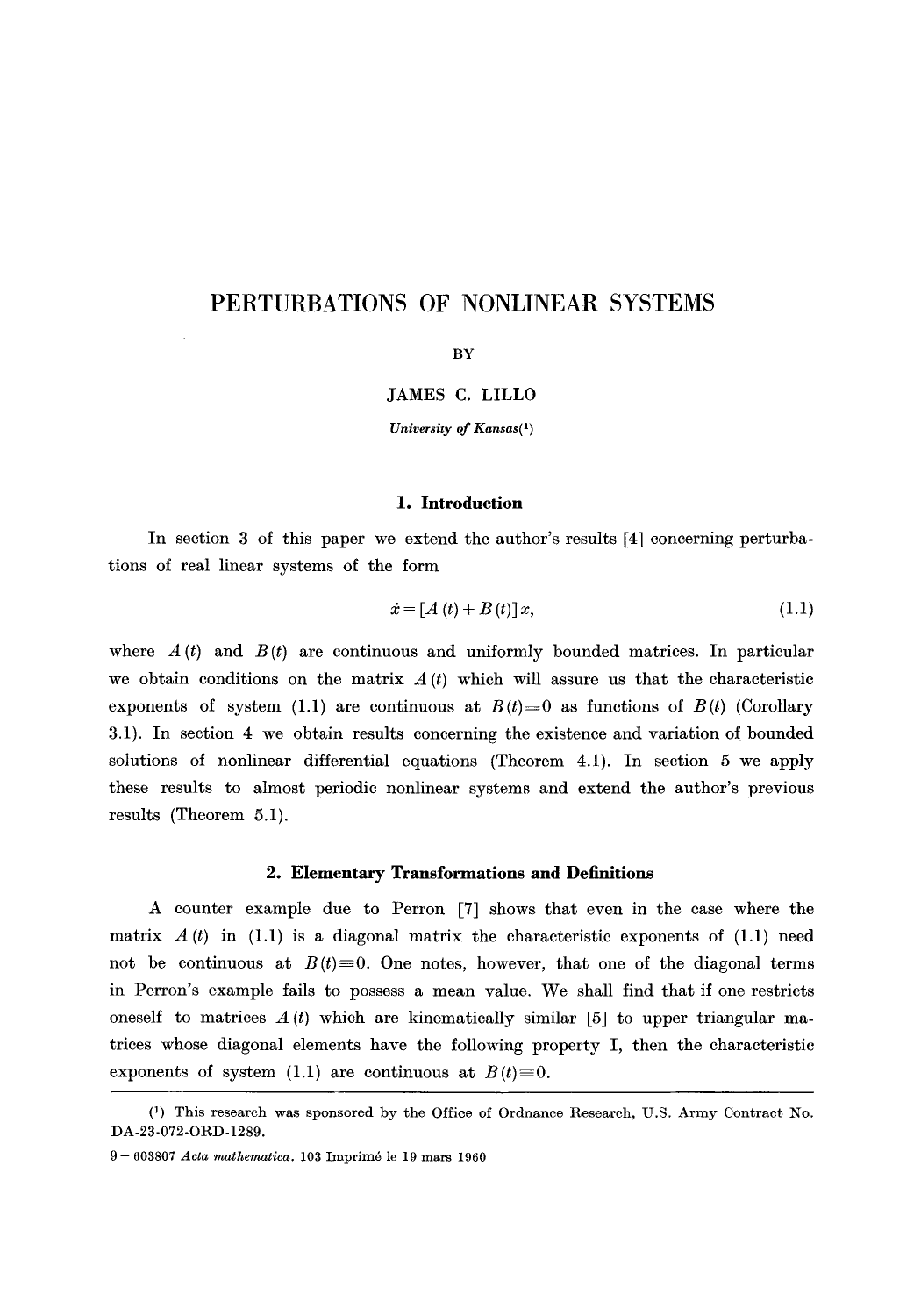DEFINITION 2.1. *A continuous function a(t) is said to possess property I with constant*  $\lambda$  *(real) if for every*  $\mu > 0$  *there exists a constant M(* $\mu$ *) such that* 

$$
\left|\int\limits_s^t [a(t)-\lambda] dt\right| < M(\mu)+\mu\left|t-s\right| \text{ for all } -\infty
$$

Let  $M_n$  be the set of  $n \times n$  matrices whose entries are real valued functions of a real variable t, continuous and bounded on the line,  $-\infty < t < \infty$  (the results of the first three sections hold if we restrict ourselves to  $0 \leq t < \infty$ ).

**DEFINITION** 2.2. For  $A \in M_n$  we say A possesses property II with the real con*stants*  $\lambda_1, \ldots, \lambda_n$  *if there exists a diagonal matrix*  $D = \{d_{ij}(t)\} \in M_n$ , where the  $d_{ii}(t)$ possess property I with constants  $\lambda_i$ , and if for any  $\varepsilon > 0$  there exists a matrix  $E(t) \in M_n$ *such that*  $||E|| \leq \varepsilon$  and  $A \sim D + E$ .

We recall the definition of kinematic similarity.

**DEFINITION** 2.3. For  $A, B \in M_n$  we say  $A \sim B$  (read: A is kinematically similar *to B)* in case there exists a matrix P with P,  $P^{-1}$ , and  $P^{-1} = dP/dt \in M_n$  and  $-P^{-1}$  $[\dot{P}-A\,P]=B$  for  $-\infty < t < \infty$ .

We note without proof that property I for a continuous function  $a(t)$  with constant 0 is equivalent to  $a(t)$  satisfying the following two conditions.

1) 
$$
\lim_{\Delta \to \infty} \Big| \int_{s}^{s+\Delta} a(t) dt \Big| / \Delta = 0 \text{ uniformly for } -\infty < s < \infty.
$$
  
2) 
$$
\sup_{\substack{-\infty < s, s+\Delta < \infty \\ |\Delta| < 1}} \int_{s}^{s+\Delta} a(t) dt \Big| < \infty.
$$

We next note that the results of Perron [6] and Diliberto [2] assure us that the problem of studying the continuity of the characteristic exponents of the  $n$ -dimensional linear system (1.1) for  $||B||$  small is equivalent to the problem for a system of the form

$$
\dot{z} = [C(t) + D(t)]z, \qquad (2.1)
$$

where  $C(t)$ ,  $D(t) \in M_n$ ,  $\left\| D(t) \right\|$  is small, and  $C(t)$  is an upper triangular matrix. Here we use for the norm of a matrix  $A(t): ||A(t)|| = \sum_{i,j=1}^{n} |a_{ij}(t)|, ||A|| = \lim_{t \to \infty} ||A(t)||.$ We use the analogous norm for vectors. The study of system  $(1.1)$  can be simplified further. If  $H(t) = \text{diag}(c_{11}(t), \ldots, c_{nn}(t)),$  then by the change of coordinates  $\xi = Tz$ , where  $T = diag (1, \gamma, ..., \gamma^{n-1})$  one has

$$
\dot{\xi} = [H(t) + T(C(t) - H(t) + D(t))T^{-1}]\xi = [H(t) + E(t)]\xi.
$$
\n(2.2)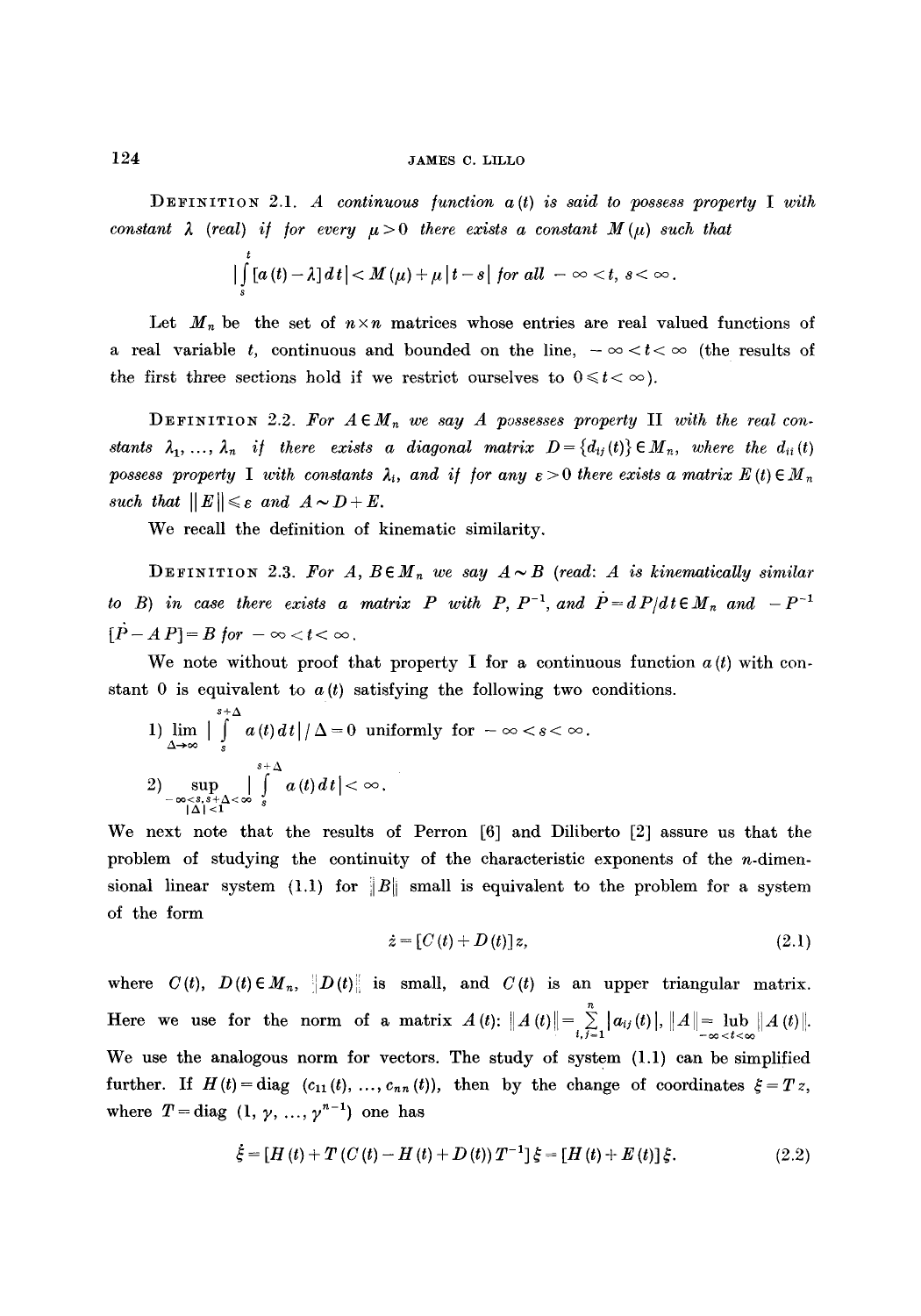If  $||C-H||=M$ , then for any small  $\delta > 0$ , if we set  $\gamma = 2 M/\delta$ , we have for any  $D(t)$ ,  $||D|| < \delta^{n+1}/(2^{n+1} M^n)$ , that the matrix  $E(t)$  is such that  $||E|| < \delta$ . Thus we see that the question of continuity of characteristic exponents for systems of the form (1.1) is equivalent to the same problem for systems of the form  $(1.1)$ , where  $A(t)$  is a diagonal matrix.

### **3. Basic Perturbation Theorem**

In this section we consider the two systems

$$
\dot{x} = A(t)x \tag{3.1}
$$

$$
\dot{z} = [A(t) + B(t)]z \tag{3.2}
$$

where  $A, B \in M_n$ . In what follows the *j*th row (*i*th column) of a matrix  $C(t)$  will be denoted by  $[C(t)]_j$  ( $[C(t)]^i$ ).

DEFINITION 3.1. *System* (3.1) *is said to possess property* **III** *with constants (real)*  $\lambda_1, \ldots, \lambda_n$  if for any  $\mu > 0$  there exists a set of n independent solution vectors  $x^i(t)$  and  $\alpha$  *fundamental solution*  $\Phi(t)$  *of* (3.1) *such that* 

1) 
$$
||x^{i}(t)|| \leq h(\mu) \exp [\lambda_{i} t + \mu |t|]
$$
  
\n2)  $||[\Phi(t) \Phi^{-1}(s)]_{j}|| \leq h(\mu) \exp [\lambda_{j}(t-s) + \mu |t-s|]$   $(j = 1, ..., n; 0 \leq s, t < \infty),$ 

*where, for a fixed value of*  $\mu$ *, h(* $\mu$ *) is a positive constant.* 

**THEOREM** 3.1. *If system* (3.1) *possesses property* III *with constants*  $\lambda_1, \ldots, \lambda_n$ , then *given*  $\varepsilon > 0$  *there exists*  $\delta > 0$  *such that for*  $||B|| < \delta$  *system* (3.2) *possesses n independent*  $solutions \, z^j(t)$  satisfying the inequalities

$$
\|z^{j}(t)\| \leq k(\varepsilon) \exp[(\lambda_{j}+\varepsilon)t] \quad (j=1, \ldots, n; \; 0 \leq t < \infty),
$$

where  $k(\varepsilon)$  for a fixed value of  $\varepsilon$  is a positive constant.

*Proof.* Set  $\lambda = \min_{\lambda_l = \lambda_j} |\lambda_l - \lambda_j| / 4$  and assume that  $\epsilon < \lambda / 4$ . We now consider a fixed  $x^i(t)$  and let  $S_1 = \{l | \lambda_l > \lambda_j\}$ ,  $S_2 = \{l | \lambda_l \leq \lambda_j\}$ . We also define the matrices  $H(t-s)$ and  $\gamma(t-s)$  as follows:

$$
[H(t-s)]_j = \begin{cases} [\Phi(t) \, \Phi^{-1}(s)]_j & (j \in S_1), \\ \text{zero vector} & (j \in S_2); \end{cases}
$$
  

$$
\gamma(t-s) = \Phi(t) \, \Phi^{-1}(s) - H(t-s).
$$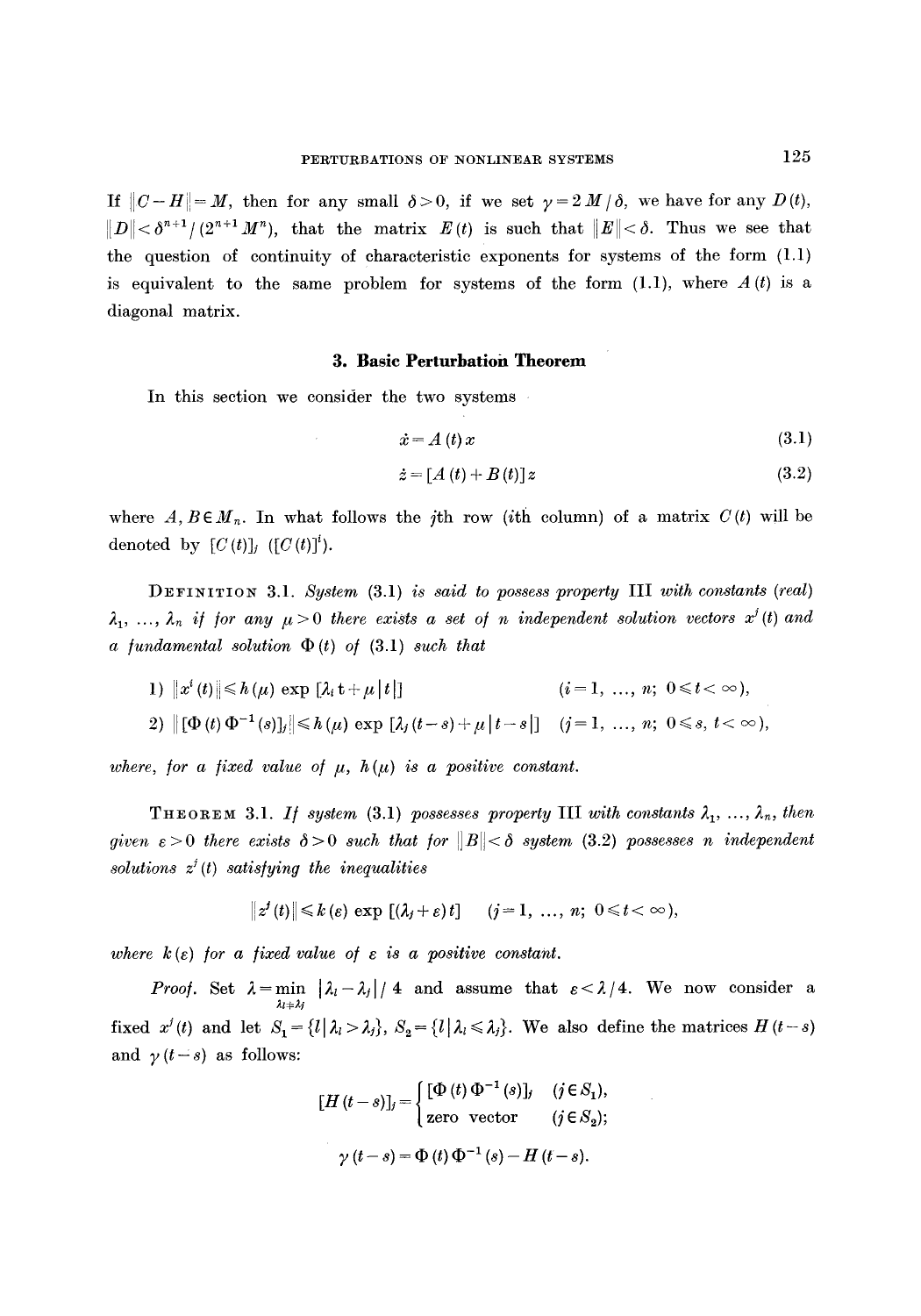## 126 JAMES C. LILLO

Next we define for system (3.2) the formal solution matrix  $\psi_j(t)=\sum_{k=0}^{\infty} \psi_j^k(t)$ , where  $1)$   $\int_{a}^{b} (t)dt = \int_{a}^{b} dt$  (4) (8) denotes the Kroneeker delta)

1) 
$$
\psi_i(t) = \partial_{ik} x(t)
$$
 ( $\partial_{jk}$  denotes the Kronecker detail)  
\n2)  $\psi_j^{l+1}(t) = \int_0^t \gamma(t-s) B(s) \psi_j^l(s) ds - \int_t^{\infty} H(t-s) B(s) \psi_j^l(s) ds.$ 

We now show that  $\psi_i(t)$  is an actual solution matrix for  $0 \leq t < \infty$ . Taking  $\mu = \varepsilon/4$ we have, since  $||x_j(t)|| \le h(\mu) \exp [(\lambda_j + \mu) t],$ 

$$
\|\psi_j^0(t)\|\leqslant h(\mu)\,\exp\,\left[(\lambda_j+\mu)\,t\right]\leqslant h(\mu)\,\exp\,\left[(\lambda_j+\varepsilon)\,t\right].
$$

Assuming that  $||\psi_j^l(t)|| \le h(\mu) k^l$  exp  $[(\lambda_j + \varepsilon)t]$ ,  $k = h(\mu) n ||B|| \cdot \mu^{-1}$ , we establish that

$$
\|\psi_j^{l+1}(t)\|\leqslant h\left(\mu\right)k^{l+1}\exp\left[\left(\lambda_j+\varepsilon\right)t\right].
$$

From its definition we have

$$
\begin{aligned} \|\psi_j^{l+1}(t)\| \leq \|B\| \{ \int_0^t \|\gamma(t-s)\| \, \|\psi_j^l(s)\| \, ds + \int_t^\infty \|H(t-s)\| \, \|\psi_j^l(s)\| \, ds \} \\ \leq h(\mu) \, k^l \|B\| \, n \, h(\mu) \, \{ \int_0^t \exp \, [(\lambda_j + \mu) \, (t-s) + (\lambda_j + \varepsilon) \, s] \, ds \\ + \int_t^\infty \exp \, [ \lambda_k \, (t-s) + (\lambda_j + \varepsilon) \, s + \mu \, (s-t) ] \, ds \}, \end{aligned}
$$

where  $\lambda_k = \min_{l \in S_1} {\lambda_l}.$ Thus we have:

$$
\|\psi_j^{l+1}(t)\|\leq \left\{h(\mu) k^l \|B\|n h(\mu) \exp\left[(\lambda_j+\varepsilon)t\right]\right\}/\mu\leq h(\mu) k^{l+1} \exp\left[(\lambda_j+\varepsilon)t\right].
$$

This completes our induction.

However, once  $\varepsilon > 0$  has been fixed the quantities  $\mu$  and  $h(\mu)$  are fixed constants, and so, if we take  $||B|| = \mu/[n^2 h(\mu)]$ , we have that the formal series converges uniformly for  $0 \leq t \leq T$  (T arbitrary) and so by the usual arguments is an actual solution matrix for (3.2), where  $0 \leq t < \infty$ . It is clear that the *j*th column vector  $z^{j}(t)$ of  $\psi_i(t)$  satisfies the inequality of Theorem 3.1. We note that the coordinates of  $z'(0)$  tend to those of  $x'(0)$  as  $||B||\rightarrow 0$ . Thus for sufficiently small values of  $||B||$  the linear independence of the  $z^{j}(t)$  follows from that of the  $x^{j}(t)$ . This completes the proof of Theorem 3.1.

:DEFINITION 3.2. *System* (3.1) *will be said to possess property* IV *with constants (real)*  $\lambda_1, \ldots, \lambda_n$  *if for any*  $\mu > 0$  *its adjoint system*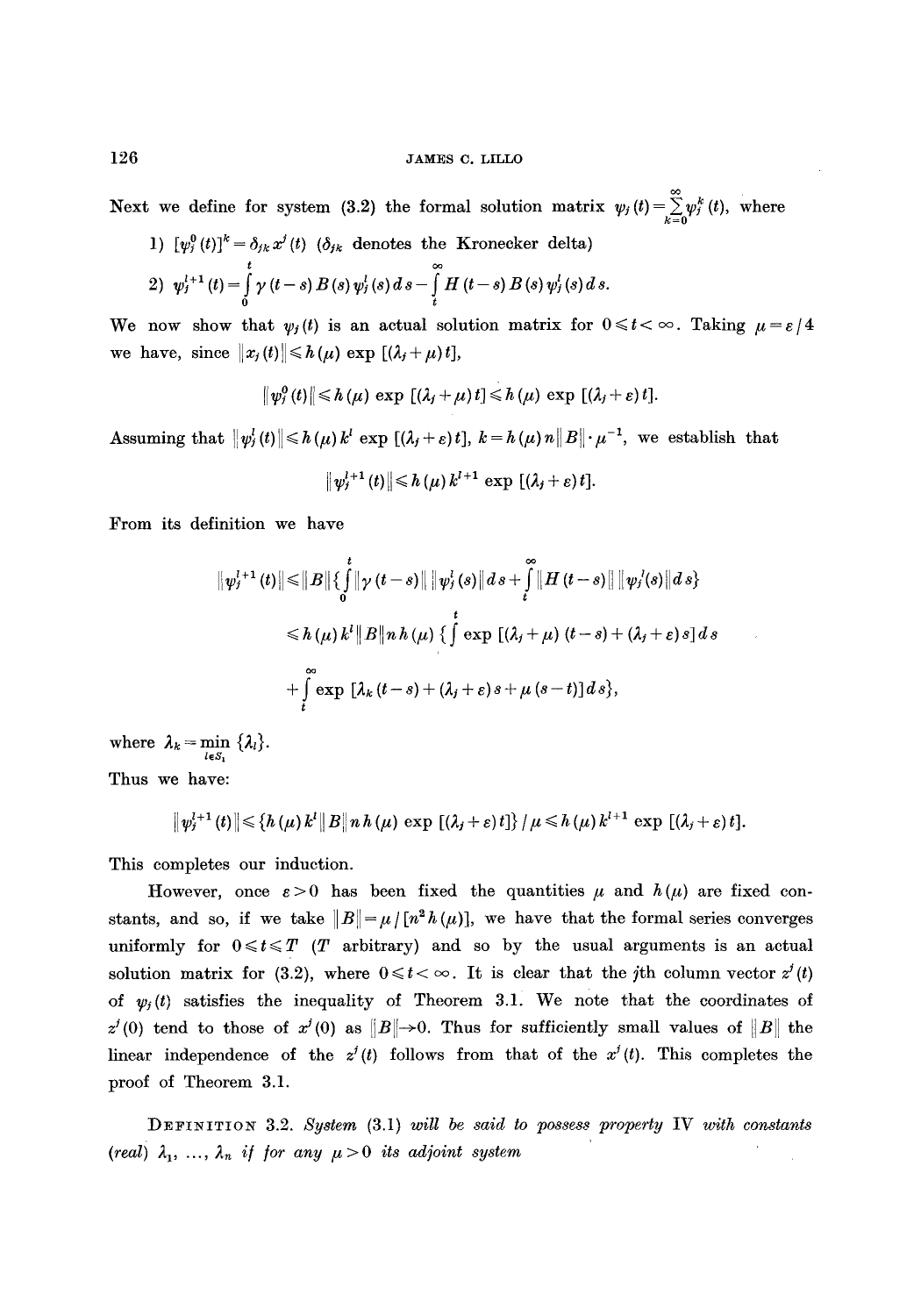$$
\dot{x} = -A^*(t)x \tag{3.3}
$$

possesses n independent solutions  $x^{i*}(t)$  and a fundamental solution  $\Phi^*(t)$  such that

**1)**  $||x^{i*}(t)|| \le n(\mu) \exp[-\lambda_i t + \mu |t|]$   $(i=1, ..., n; 0 \le t < \infty)$ 

2)  $\|[\Phi^*(t) \Phi^{*-1}(s)]_j\| \leq n(\mu) \exp[-\lambda_j(t-s)+\mu|t-s|]$   $(j=1, ..., n; 0 \leq s, t < \infty)$ , where, for a fixed value of  $\mu$ ,  $n(\mu)$  is a positive constant.

By the method used to prove Theorem 3.1 we now have:

**THEOREM 3.2.** *If system* (3.1) *possesses property* **IV** *with constants*  $\lambda_1, \ldots, \lambda_n$ , *then given any*  $\epsilon > 0$  *there exists*  $\delta > 0$  *such that for*  $||B|| < \delta$  *the adjoint system* 

$$
\dot{z} = -[A(t) + B(t)]^* z \tag{3.4}
$$

*for system* (3.2) *possesses n independent solutions*  $z^*$  (*t*) *satisfying the inequalities* 

$$
||z^{j*}(t)|| \leq k(\varepsilon) \exp [(-\lambda_j + \varepsilon)t] \quad (j = 1, \ldots, n; \ 0 \leq t < \infty),
$$

*where, for a fixed*  $\varepsilon$ *, k(* $\varepsilon$ *) is a positive constant.* 

COROLLARY 3.1. *I/ system* (3.1) *possesses properties* III *and* IV *with constants*   $\lambda_1, \ldots, \lambda_n$  which are also the characteristic exponents of (3.1), then the characteristic *exponents of system* (3.1) *are continuous functions of B(t) at B(t)* $\equiv$ 0.

*Proof.* The upper semi-continuity of the characteristic exponents is an immediate consequence of Theorem 3.1. We now establish the lower semi-continuity of the characteristic exponents. Let  $\psi(t)$  be any fundamental matrix of (3.2). Then for small ||B|| we may assume, without loss of generality, that the  $[\psi(t)]^j$  satisfy the inequalities

$$
\begin{aligned}\n\|\left[\psi\left(t\right)\right]^{j}\| \leqslant & p\left(\varepsilon\right)\,\exp\,\left[\left(\lambda_{j}+\varepsilon\right)t\right] & \quad (j=1,\,\,...,\,n;\ 0\leqslant t<\infty),\\ \lambda_{j+1}\leqslant & \lambda_{j} \quad (j=1,\,\,...,\,n-1),\n\end{aligned}
$$

where  $p(\varepsilon)$  is a positive constant for fixed  $\varepsilon$ . We next establish that  $\|[\psi(t)]^{\dagger}\|$  $\ge k_2 \exp \left[ (\lambda_j - \varepsilon) t \right]$ . Since  $\psi^{*-1}(t)$  satisfies the adjoint equation we have  $\psi^{*-1}(t) = R(t) C^{-1}$ , where  $C^{-1}$  is a constant nonsingular matrix and  $[R(t)]^j = z^{j*}(t)$  defined in Theorem 3.2. We again assume that the  $\lambda_i$  have been linearly ordered as described above. Thus  $\psi^*(t) R(t) = C = (c_{ij}), \text{ and if } c_{ij} \neq 0 \text{ we have}$ 

$$
\left\| \left[ \psi(t) \right]^j \right\| \geqslant \left| c_{jj} \right| / \left\| \left[ R\left( t \right) \right]^j \right\| \geqslant k_2 \, \exp \, \left[ \left( \lambda_j - \varepsilon \right) t \right].
$$

The case  $c_{ij} = 0$  can be reduced to the above case by a dimension argument (Bellman [1, p. 50]), which we shall not repeat here except to note that this was the reason for the ordering of the  $\lambda_i$ . This completes the proof of Corollary 3.1.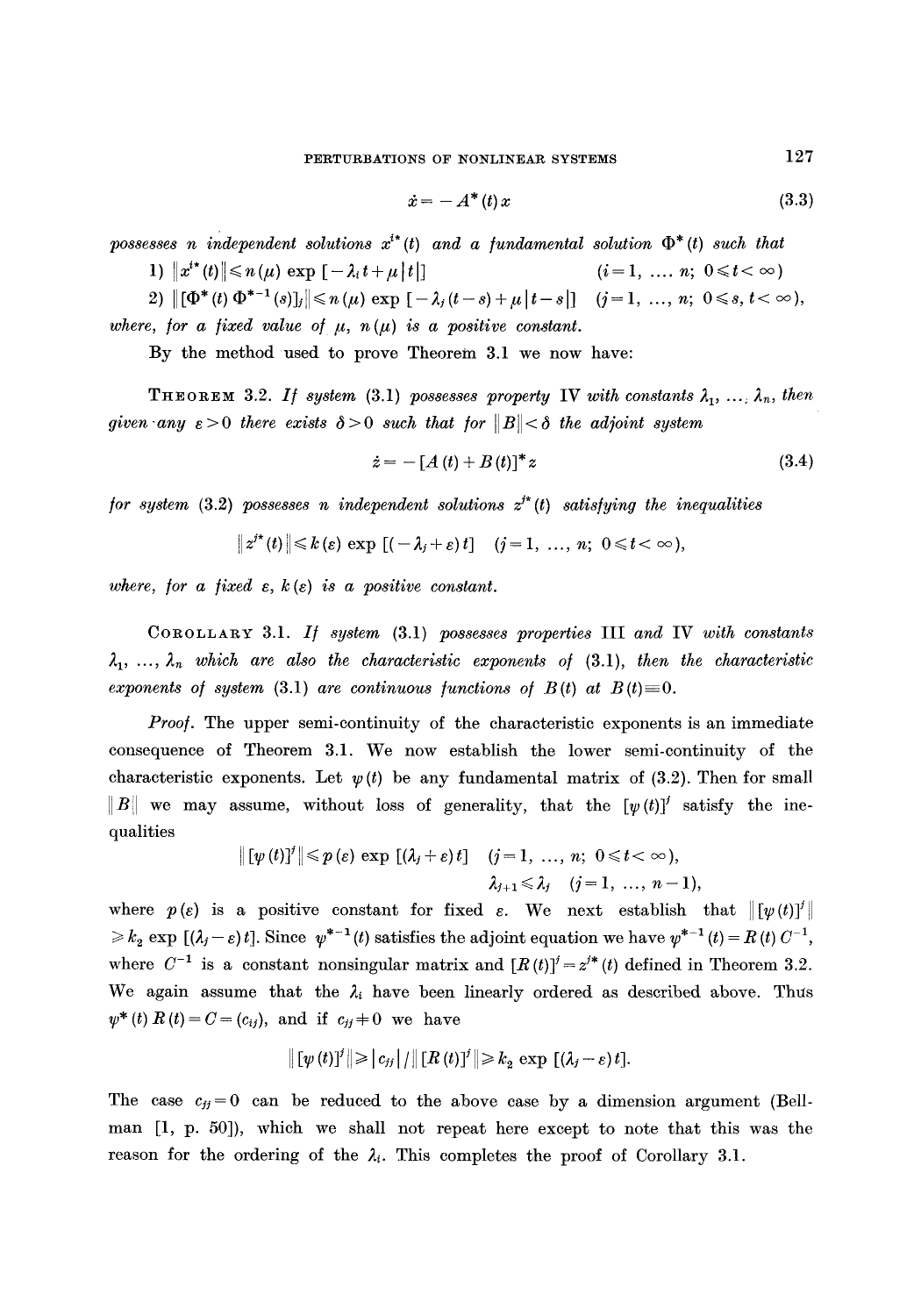COROLLARY 3.2. If in system  $(3.1)$   $A(t)$  possesses property II, then the charac*teristic exponents of (3.2) are continuous at*  $B=0$ *.* 

*Proof.* By the definition of property II and the results of section 2, the continuity problem for (3.2) is equivalent to the same problem in which we assume that  $A(t) = diag(d_{11}(t), ..., d_{nn}(t))$ . But it is easily seen that in this case system (3.1) has properties III and IV; and the result follows from the previous corollary.

In preparation for Lemma 4.1 in the next section, we introduce the following definitions and results.

DEFINITION 3.3. *System* (3.1) *is said to possess property* III+ *i/ it possesses property* III *for*  $-\infty < s, t < \infty$ .

DEFINITION 3.4. System (3.1) *is said to possess property* IV<sup>+</sup> *if it possesses property* IV *for*  $-\infty < s, t < \infty$ .

**THEOREM** 3.3. If system  $(3.1)$  possesses properties  $III^+$  and  $IV^+$  with constants  $\lambda_1, \ldots, \lambda_n$  then for any  $\varepsilon > 0$  there exists a  $\delta > 0$  such that for  $||B|| < \delta$  to every solution  $x^{j}(t)$  described in Theorem 3.1 there corresponds a solution  $z^{j}(t)$  of system  $(3.2)$  which *satis/ies the inequalities:* 

$$
k_1 \exp \left[ \lambda_i t - \varepsilon \, |t| \right] \leqslant |t_2(t)| \leqslant k_2 \exp \left[ \lambda_i t + \varepsilon \, |t| \right] \quad \text{for } -\infty < t < \infty.
$$

*Proof.* Notation is as in Theorem 3.1, except now with respect to  $\lambda_j$  we define the sets  $S_1 = \{k \mid \lambda_k > \lambda_j\}, S_2 = \{k \mid \lambda_k < \lambda_j\}, S_3 = \{k \mid \lambda_k = \lambda_j\}$  and the matrices  $H^1(t-s)$ ,  $H^2(t-s)$ ,  $\gamma(t-s)$  as follows:

$$
[H^{i}(t-s)]_{m} = \begin{cases} [\Phi(t) \ \Phi^{-1}(s)]_{m} & (m \in S_{i}), \quad (m = 1, 2, \dots, n, i = 1, 2) \\ \text{zero vector} & (m \notin S_{i}) \end{cases}
$$

$$
\gamma(t-s) = \Phi(t) \ \Phi^{-1}(s) - H^{1}(t-s) - H^{2}(t-s).
$$

Again we define the formal solution matrix  $\psi_j(t)=\sum_{j=1}^{\infty} \psi_j^k(t)$ , where

1. 
$$
[\psi_j^0(t)]^k = \delta_{jk} x^j(t), \quad (\delta_{jk} \text{ denotes the Kronecker delta})
$$
  
2. 
$$
\psi_j^{k+1}(t) = \int_0^t \gamma(t-s) B(s) \psi_j^k(s) ds - \int_t^s H^1(t-s) B(s) \psi_j^k(s) ds + \int_t^t H^2(t-s) B(s) \psi_j^k(s) ds.
$$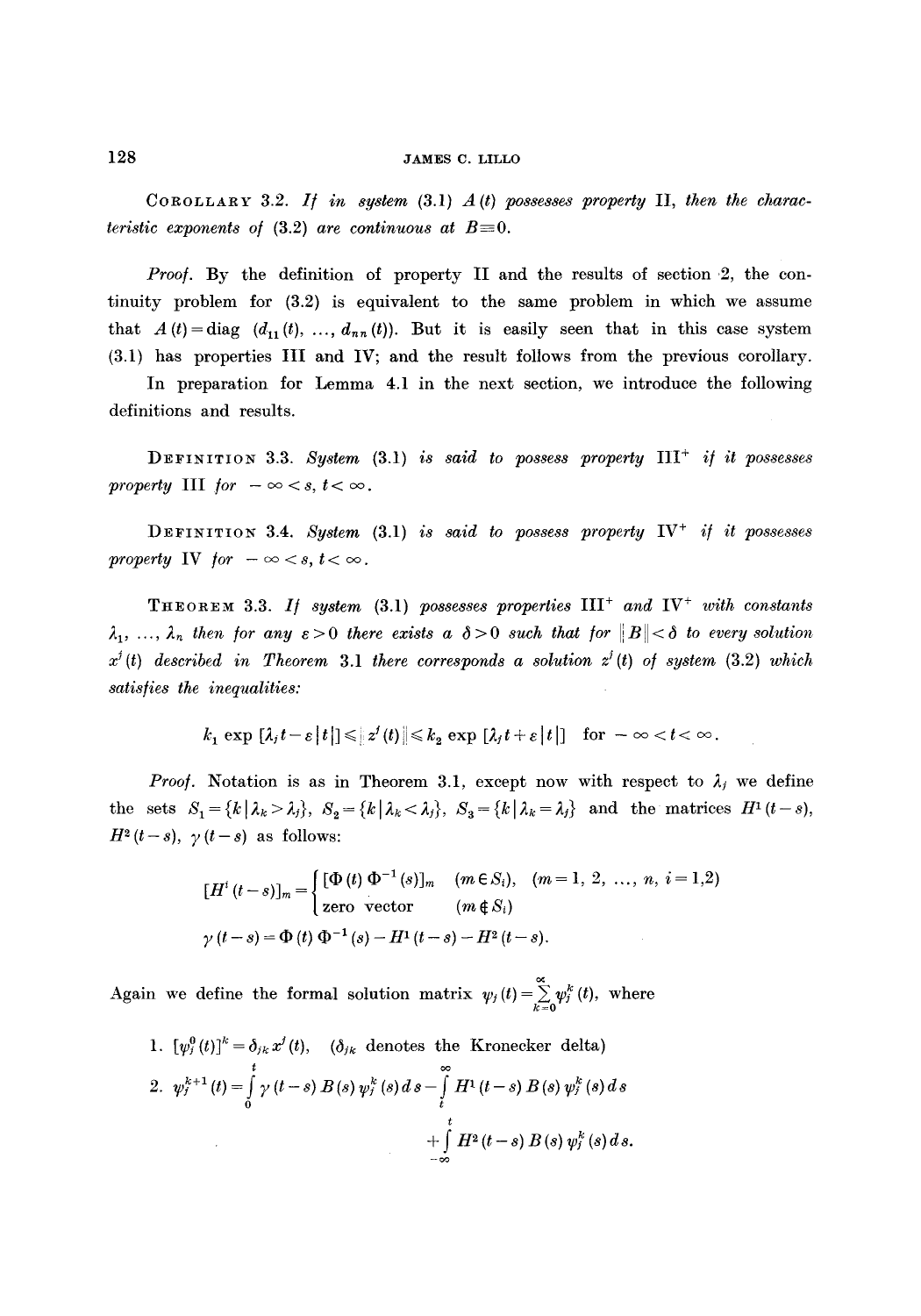Now one proceeds as in the proof of Theorem 3.1 to obtain the inequality  $\|z'(t)\|$  $\leq k_2 \exp \left( \lambda_i t + \varepsilon |t| \right)$  for  $-\infty < t < \infty$ . The remaining inequality is obtained as in the proof of Corollary 3.1 after the obvious changes in Theorem 3.2.

COROLLARY 3.3. If system  $(3.1)$  possesses properties  $III^+$  and  $IV^+$  with constants  $\lambda_i \neq 0$  (i = 1, ..., n), then there exists  $\delta_1 > 0$  such that every nontrivial solution of (3.2) *is unbounded for*  $||B|| < \delta_1$ .

#### **4. Perturbations of Bounded Solutions**

In this section we shall consider an  $n$ -dimensional system of the form

$$
\dot{x} = F(x, \mu, t). \tag{4.1}
$$

DEFINITION 4.1. System (3.1) *is said to possess property V if there exists a constant matrix D*=diag  $(d_{11}, ..., d_{nn})$ ,  $|d_{ii}| > \delta > 0$   $(i=1, ..., n)$  and if for any  $\epsilon > 0$ *there exists a matrix H (t)*  $\in M_n$  *such that*  $A(t) \sim D + H(t)$ *, where*  $||H|| < \varepsilon$ *.* 

LEMMA 4.1. *If system* (3.1) possesses property V, then there exists a  $\delta_2 > 0$  such *that every nontrivial solution of* (3.2) *is unbounded for*  $||B|| < \delta_2$ .

*Proof.* We observe that the system  $\dot{\xi} = D\xi$  clearly possesses properties III<sup>+</sup> and IV<sup>+</sup>. Thus all the nontrivial solutions of the system  $\dot{\xi} = [D + H(t) + P^{-1}(t) B(t) P(t)] \xi$ are unbounded for  $||H|| < \frac{1}{2}\delta_1$  and  $||B|| < \delta_1/(2||P|| ||P^{-1}||)$ , where  $\delta_1$  is the constant described in Corollary 3.3. But now the conclusion of Lemma 4.1 is an immediate consequence of the fact that there exists a *P(t)* such that  $D+H(t)+P^{-1}BP =$  $= -P^{-1}[\dot{P} - (A + B) P]$ , where  $P, P^{-1}, P \in M_n$ . This completes the proof of Lemma 4.1.

DEFINITION 4.2. *System* 4.1 *is said to possess property* VI *with respect to a bounded curve p(0,t) if there exists a*  $\Delta > 0$  such that for  $0 \leqslant |\mu| \leqslant \Delta$  and  $0 \leqslant |\eta| \leqslant \Delta$ *it may be written in the /orm* 

$$
\dot{\eta} = F(p(0, t), \mu, t) - F(p(0, t), 0, t) + [A(\mu, t) + \mathfrak{F}(\eta, \mu, t)]\eta,
$$
\n(4.2)

*where* 

\n- 1) 
$$
\eta = x - p(0, t)
$$
\n- 2)  $\mathfrak{F}_{qi} = \sum_{j=1}^{n} [F_{xi}^{q}(p(0, t), \mu, t) + F_{xi}^{q}(p(0, t) + \theta(t, \eta) \eta, \mu, t)] \eta_{j}$ , where  $F^{q}$  is the q-th component of the vector function  $F(x, t, \mu)$  and  $|\theta_{i}(t, \eta)| < 1$ ,
\n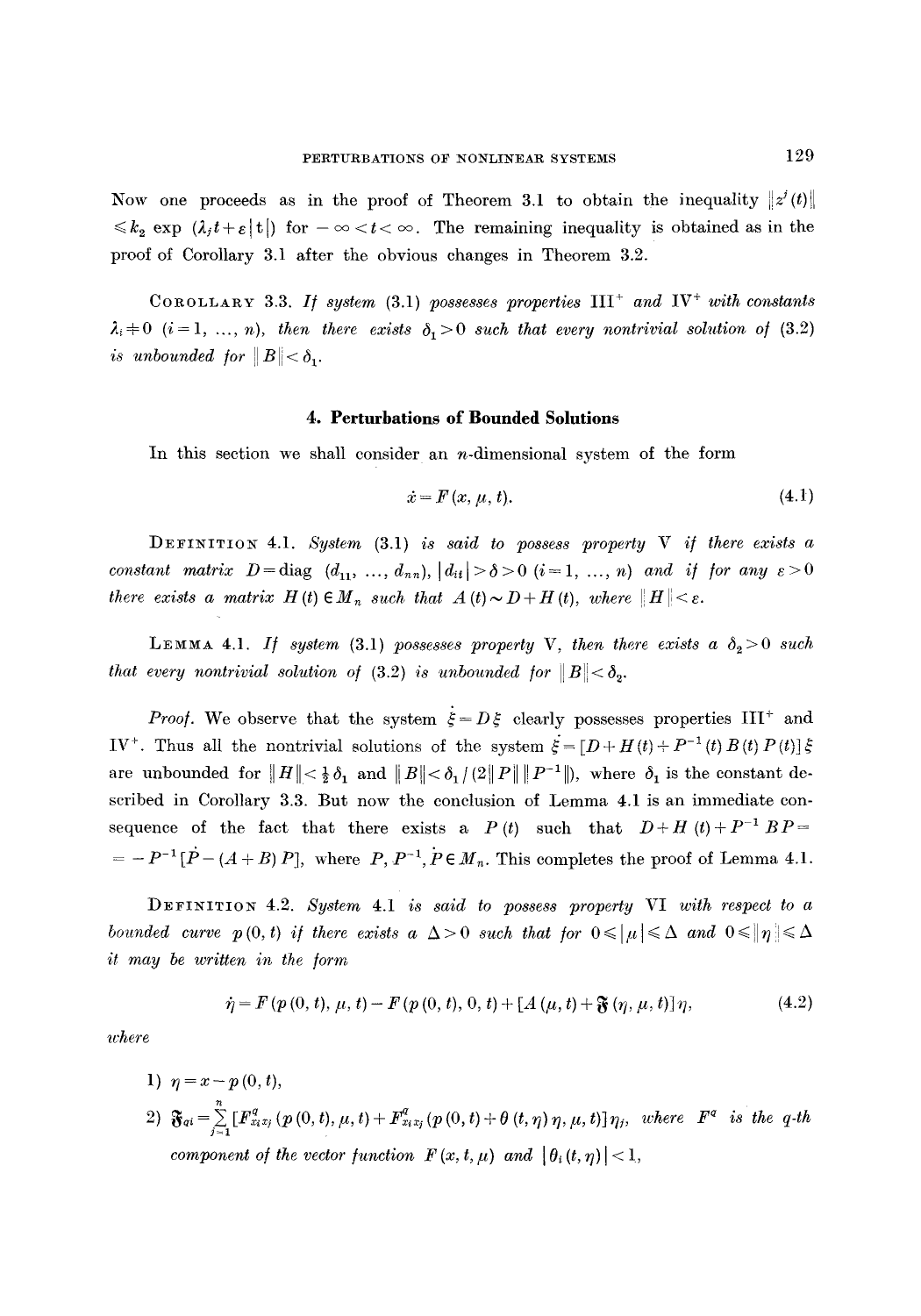- 3)  $A(\mu, t)$  and  $\mathbf{F}_{x_ix_j}^q(i, j, q = 1, ..., n)$  are bounded, continuous in x,  $\mu$ , t and jointly *continuous in*  $\mu$ *, x uniformly for*  $-\infty < t < \infty$ *,*
- 4)  $\dot{\eta} = A(0, t) \eta$  possesses property V, and  $\dot{p}(0, t) = F(p(0, t), 0, t)$ .

We next introduce the system

$$
\dot{z} = f(\mu, t) + [D + \sigma(\mu, t)]z + c(z, \mu, t)z, \tag{4.3}
$$

where

- 1)  $\|\sigma(\mu, t)\| < \sigma(\mu) + \varepsilon$  for  $-\infty < t < \infty$ , where  $\lim_{\mu \to 0} \sigma(\mu) = 0$ ,
- 2)  $|| f(\mu, t) || < m(\mu)$  for  $-\infty < t < \infty$ , where  $\lim_{\mu \to 0} m(\mu) = 0$ ,
- 3) there exists a  $\Delta_1 > 0$  and M such that  $||c(z, \mu, t)|| < M ||z||$  for  $0 \le ||z|| \le \Delta_1$  and  $0 \leqslant |\mu| < \Delta_1$
- 4)  $D = diag (d_{11}, ..., d_{nn})$ , where  $|d_{ii}| > \delta$  for  $i = 1, ..., n$ .

LEMMA 4.2. *I] system* (4.1) *possesses property* VI *with respect to a bounded curve p*(0, t), then for any  $\varepsilon > 0$  there exists a transformation  $z = P^{-1}(t)$  *n* which for  $0 \le ||\eta|| \le \Delta$ and  $0 \leqslant |\mu| \leqslant \Delta$  reduces system (4.1) to a system of the form (4.3).

*Proof.* The result is an immediate consequence of definitions 4.1 and 4.2.

THEOREM 4.1. There exists  $\Delta > 0$  such that to every  $\mu$  in the interval  $(-\Delta, \Delta)$ *there corresponds a bounded solution*  $z(\mu, t)$  of (4.3) *such that* ||z|| *tends to 0 as*  $\mu$  *tends to O.* 

*Proof.* Select  $\varepsilon > 0$  and then  $\Delta_2$  and  $\Delta_3$  such that for  $|\mu| \leq \Delta_2$  and  $||z|| \leq \Delta_3$ , we have  $\left| \left[ 2\left( \sigma(\mu)+\varepsilon\right) n\right] / \delta \right| < \frac{1}{2}$  and  $\left[ m(\mu)+M\Delta_{3}^{2}\right] 8 n / \delta < \Delta_{3}$ .

We next introduce system (4.3) which for a fixed  $\mu_1, \mu_1 \leq \Delta_2$ , is defined in the following way. Let  $z(\mu_1, t)$  denote any solution of (4.3) such that  $||z(\mu_1, 0)|| \leq \Delta_3$ . Then for any value of t we define a corresponding solution  $\hat{z}(\mu_1, t)$  of system (4.3) as follows:

$$
\hat{z}(\mu_1, t) = \begin{cases} z(\mu_1, t) & \text{if } ||z(\mu_1, t)|| \leq \Delta_3, \\ z(\mu_1, t) \Delta_3 / ||z(\mu_1, t)|| & \text{if } ||z(\mu_1, t)|| \geq \Delta_3. \end{cases}
$$
(4.3)

Thus all the solution curves of system (4.3) are contained in a cylinder of radius  $\Delta_{3}$  about the t axis. We further observe that any solution  $\hat{z}(\mu_{1}, t)$  such that  $||\hat{z}(\mu_1, t)|| < \Delta_3$  for all t is an actual solution of system (4.3). Now corresponding to each  $\hat{z}(\mu_1,t)$  we define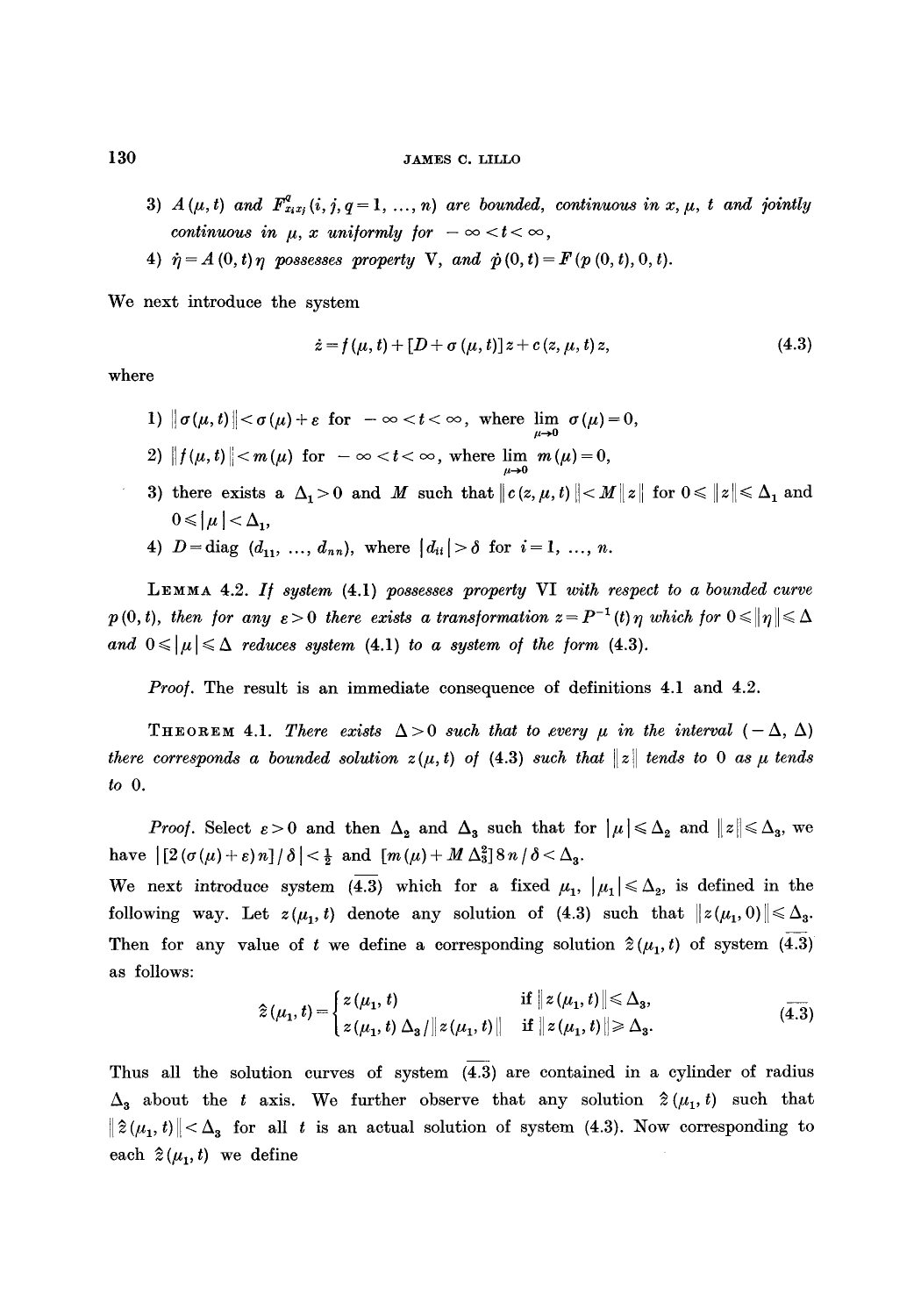$$
x(\mu_1, t) = \sum_{i=0}^{\infty} x^i (\mu_1, t), \qquad (4.4)
$$

where

1) 
$$
x^0 (\mu_1, t) = \int_{\infty}^t \Phi_1(t-s) [f(\mu_1, s) + c(\hat{z}(\mu_1, s), \mu_1, s) \hat{z}(\mu_1, s)] ds
$$
  
  $+ \int_{-\infty}^t \Phi_2(t-s) [f(\mu_1, s) + c(\hat{z}(\mu_1, s), \mu_1, s) \hat{z}(\mu_1, s)] ds$ ,  
2)  $x^{i+1} (\mu_1, t) = \int_{\infty}^t \Phi_1(t-s) \sigma(\mu_1, s) x^i (\mu_1, s) ds + \int_{-\infty}^t \Phi_2(t-s) \sigma(\mu_1, s) x^i (\mu_1, s) ds.$ 

Here 
$$
\Phi_1(t-s) = \text{diag}(a_{11} \exp [d_{11}(t-s)], ..., a_{nn} \exp [d_{nn}(t-s)]
$$
  
 $\Phi_2(t-s) = \exp (D(t-s)) - \Phi_1(t-s),$ 

where  $a_{ii}$  is 0 or 1 according as  $d_{ii} < 0$  or  $d_{ii} > 0$ . Since  $\|\Phi_1(t-s)\| \leq n \exp[\delta(t-s)]$ for  $t \leq s$  and  $\|\Phi_2(t-s)\| \leq n$  exp  $[-\delta(t-s)]$  for  $s \leq t$ , we have the following estimates on  $||x^{i}(\mu_1, t)||$ :

$$
\|x^{0}(\mu_{1},t)\| \leq [m (\mu_{1}) + M \Delta_{3}^{2}] n / \delta + [m (\mu_{1}) + M \Delta_{3}^{2}] n / \delta;
$$
  

$$
\|x^{i}(\mu_{1},t)\| \leq (2 n / \delta) [m (\mu_{1}) + M \Delta_{3}^{2}] [2 n (\sigma (\mu_{1}) + \varepsilon) / \delta]^{i} \quad (i=1, ...).
$$

Thus

$$
\|x(\mu_1, t)\| \leq [m(\mu_1) + M\Delta_3^2] (2 n/\delta) (1 - [\sigma(\mu_1) + \varepsilon] 2 n/\delta)^{-1}
$$
\n
$$
< (4 n/\delta) [m(\mu_1) + M\Delta_3^2] < \frac{1}{2} \Delta_3
$$
\n(4.5)

We shall next show in Lemma 4.3 that there exists a  $\hat{z}^*(\mu_1, t)$  such that  $\hat{z}^*(\mu_1, 0)$ =  $x^*(\mu_1, 0)$ , where  $x^*(\mu_1, t)$  is the function obtained by using  $\hat{z}^*(\mu_1, t)$  in the definition of  $x^{0*}(\mu_1, t)$ . However, from the definition of  $x^*(\mu_1, t)$ , as long as  $||x^*(\mu_1, t)||$  remains less then  $\Delta_3$ , it is clear that  $x^*(\mu_1,t)=\hat{z}^*(\mu_1,t)$ . But by (4.5)  $||x^*(\mu_1,t)||<\frac{1}{2}\Delta_3$  for  $-\infty < t < \infty$ , and so  $x^*(\mu_1, t) = \hat{z}^*(\mu_1, t) = z(\mu_1, t)$ , where  $z(\mu_1, t)$  is an actual solution of system (4.3). Thus we will have established for every  $\mu_1, |\mu_1| < \Delta_2$ , that there exists a bounded solution  $z(\mu_1, t)$  of system (4.3). From the inequality (4.5) it follows that this solution satitfies

$$
||z(\mu_1,t)|| \leq (4 n/\delta) [m (\mu_1) + M \Delta_3^2] < \frac{1}{2} \Delta_3.
$$

Since  $\lim_{\alpha \to 0} m(\mu)=0$ , we may conclude that  $\Delta_3$  also tends to zero. Thus the proof of Theorem 4.1 will be complete once Lemma 4.3 has been established.

**LEMMA 4.3.** The mapping  $\psi(\hat{z}(\mu_1, 0)) = x(\mu_1, 0)$  of the n cell  $\|\hat{z}(\mu_1, 0)\| \leq \frac{1}{2} \Delta_3$  into *itsel/ is continuous and so possesses a /ixed point.*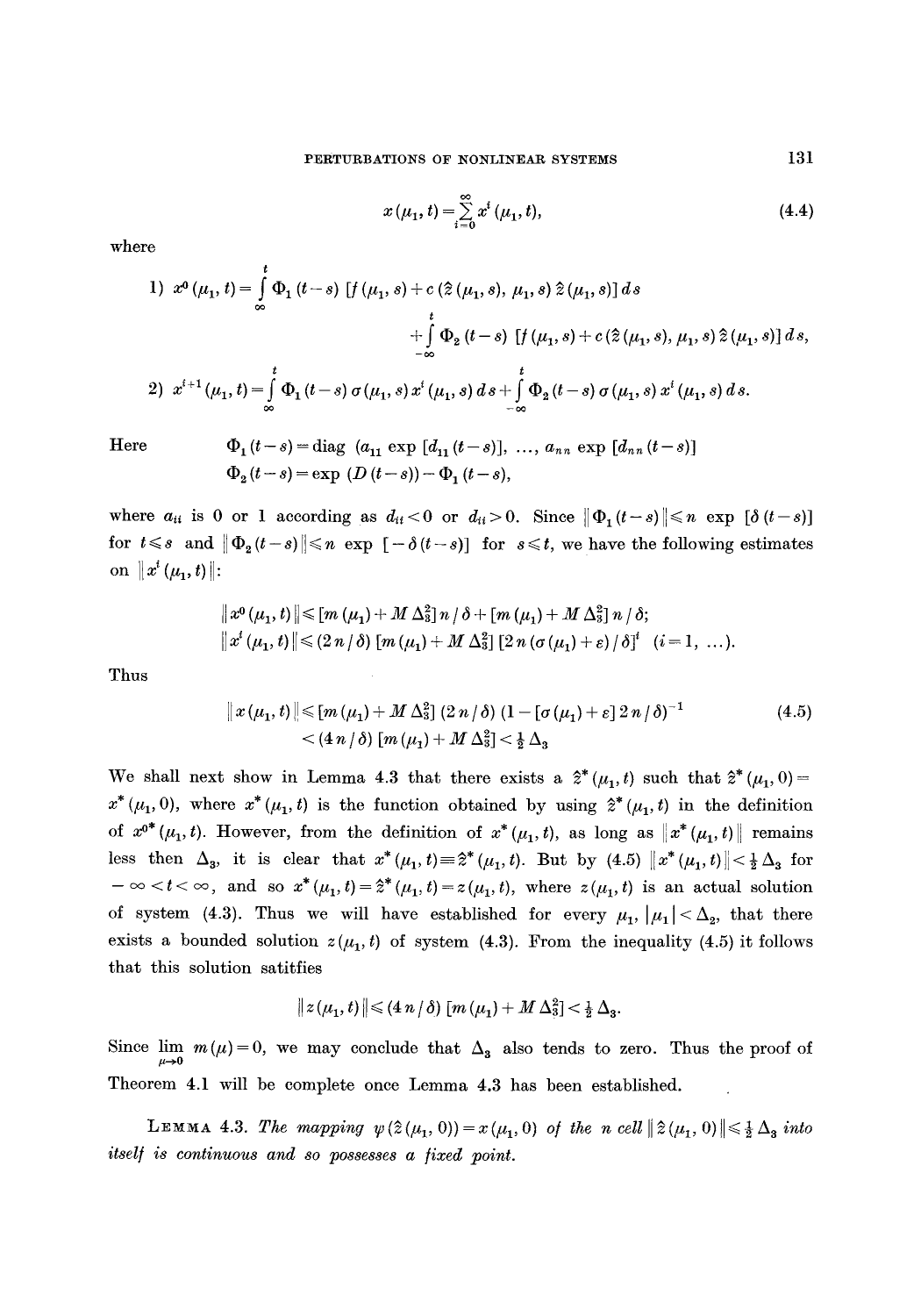*Proof.* From the definition of the set of functions  $x(\mu_1, t)$  it is clear that there exists an  $N(\varepsilon_1)$ , independent of  $\hat{z}(\mu_1, t)$ , such that  $\sum_{j=N} ||x^j(\mu_1, t)|| < \varepsilon_1 / 16$  for all t. We set  $M_1 = \left[2 m \left(\mu_1\right) + 2 M \Delta_3^2\right]$  and choose  $T > 0$  such that  $n M_1 \exp \left(-\delta T\right)/\delta \leq \delta_1$ . Since

$$
I=\!\!\lim_{|t|\leqslant (N+2)\,T}\!\!\left|\,c\,(\widehat{\mathbf{z}}_1\left(\mu_1,t),\,\mu_1,t\,\widehat{\mathbf{z}}_1\left(\mu_1,t\right)-c\,(\widehat{\mathbf{z}}_2\left(\mu_1,t\right),\,\mu_1,t\,\widehat{\mathbf{z}}_2\left(\mu_1,t\right)\,\right)\right|
$$

is a continuous function of  $\hat{z}_i(\mu_1, 0)$ ,  $i = 1,2$  and is zero for  $\hat{z}_1(\mu_1, t) = \hat{z}_2(\mu_2, t)$ , for any  $\delta_2 > 0$  there exists a  $\delta_3 > 0$  such that  $I < \delta_2$  if  $|| \hat{z}_1(\mu_1,0) - \hat{z}_2(\mu_1,0)|| \leq \delta_3$ . Thus for any  $t, |t| \leq (N+1)T$ , we have

$$
\|x_1^0(\mu_1,t)-x_2^0(\mu_1,t)\| \leqslant -\int\limits_{(N+2)T}^{t} \|\Phi_1(t-s)\|I\ ds + \int\limits_{-(N+2)T}^{t} I\|\Phi_2(t-s)\|ds \\ -\int\limits_{-\infty}^{(N+2)T} M_1\|\Phi_1(t-s)\|ds + \int\limits_{-\infty}^{-(N+2)T} \|\Phi_2(t-s)\|M_1\ ds \leqslant 2(\delta_1+n\delta_2/\delta).
$$

For any t,  $|t| \leq N T$ , we have

$$
||x_{1}^{1}(\mu_{1}, t) - x_{2}^{1}(\mu_{1}, t)|| \leq \ - \int_{(N+1)T}^{t} ||\Phi_{1}(t-s)|| \left[\sigma(\mu_{1}) + \varepsilon\right] 2(\delta_{1} + n \delta_{2}/\delta) ds
$$
  
+ 
$$
\int_{-(N+1)T}^{t} ||\Phi_{2}(t-s)|| \left[\sigma(\mu_{1}) + \varepsilon\right] 2(\delta_{1} + n \delta_{2}/\delta) ds + 2 \delta_{1}
$$

In general for **t**,  $|t| \leq (N-i+1)T$ , we obtain

$$
\|x_1^t(\mu_1,t)-x_2^t(\mu_1,t)\|\leq 2\,\delta_1\sum_{j=0}^t\{2\,[\sigma(\mu_1)+\varepsilon]\,n\,/\,\delta\}^j+(2\,n\,\delta_2\,/\,\delta)\,\{2\,[\sigma(\mu_1)+\varepsilon]\,n\,/\,\delta\}^i.
$$

Thus we obtain for t,  $|t| \leq 2T$ ,

$$
\sum_{i=1}^{N-1} \|x_1^i(\mu_1, t) - x_2^i(\mu_1, t)\| \leq (2 n \delta_2 / \delta) \sum_{i=1}^{N-1} \{2 [\sigma(\mu_1) + \varepsilon] n / \delta\}^i
$$
  
+  $2 \delta_1 \sum_{i=0}^{N-1} (N-i) \{2 [\sigma(\mu_1) + \varepsilon] n / \delta\}^i$ .

 $N-1$   $N-1$ Now  $k_1 = 2 \sum_{i=0} (N-i) \left\{ 2 \left[ \sigma(\mu_1) + \varepsilon \right] n / \delta \right\}^i$  and  $k_2 = (2 n / \delta) \sum_{i=1} 2 \left[ \sigma(\mu_1) + \varepsilon \right] M / \delta \}^i$  are fixed numbers for a given  $\mu_1$  and  $N(\epsilon_1)$ . Hence we may choose T in such a way that  $\delta_1 k_1 < \epsilon_1/8$ . Then having determined T we may choose  $\delta_3$  in such a way that  $k_2\delta_2 < \varepsilon_1/8$ . Thus for any  $\varepsilon_1>0$  and  $T>0$  there exists a  $\delta_3$  such that  $||x_1(\mu_1, t)-$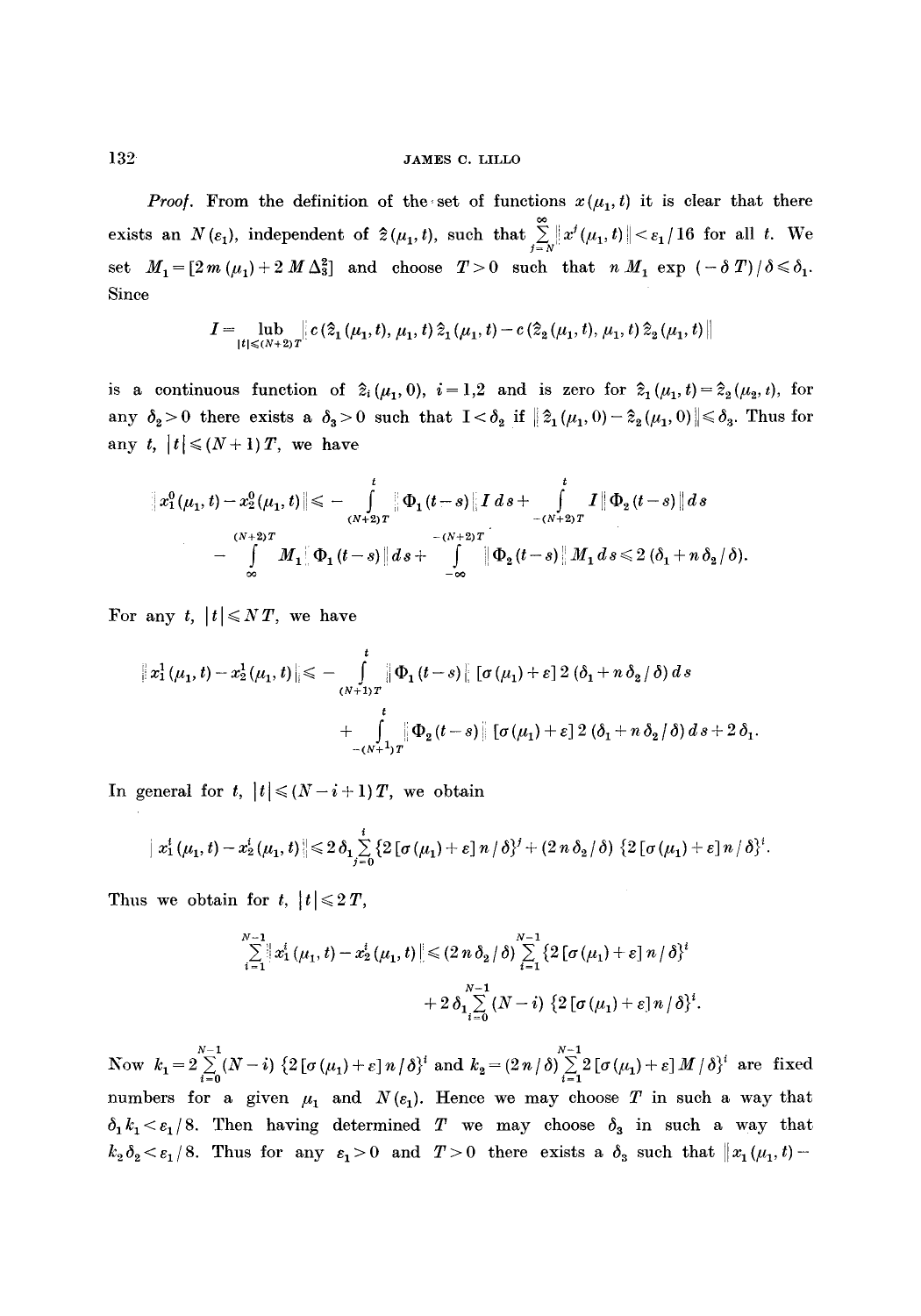$- x_2(\mu_1, t) \leq \varepsilon_1$  for  $|| \hat{z}_1(\mu_1, 0) - \hat{z}_2(\mu_1, 0)|| \leq \delta_3$  and  $||t|| < 2T$ . It then follows that for any finite value of *t*,  $x(\mu_1, t)$  is a continuous function of  $\hat{z}(\mu_1, 0)$ . If we set  $t=0$  it follows that  $\psi$  is a continuous map of an n-cell into itself and so possesses a fixed point. This completes the proof of Lemma 4.3 and so of Theorem 4.1.

As an immediate consequence of Theorem 4.1 and Lemma 4.2 we have the following corollary.

COROLLARY 4.1. *I/ the system* (4.1) *possesses property* VI *with respect to a bounded curve p(0,t), then there exists a*  $\Delta > 0$  *such that for each*  $\mu$ *,*  $|\mu| < \Delta$ *, there corresponds a bounded solution*  $p(\mu, t)$  *of (4.1). The solution*  $p(\mu, t)$  *tends to*  $p(0, t)$ *uniformly as*  $\mu$  *tends to zero.* 

LEMMA 4.4. If system  $(4.1)$  possesses property VI with respect to  $p(0,t)$ , then *there exist*  $\Delta_3 > 0$  and  $r_3 > 0$  such that for  $|\mu| < \Delta_3$  there is at most one bounded solution  $p(\mu, t)$  contained in a cylinder of radius  $r_a$  about  $p(0, t)$ .

*Proof.* Since system (4.1) possesses property VI, it is clear that there exist  $\Delta_1 > 0$  and  $r_1 > 0$  such that for any bounded solution  $p(\mu, t)$ , where  $|\mu| < \Delta_1$ ,  $0 \leq |\eta| \leq r_1$ ,  $0 \leqslant p(0, t) - p(\mu, t) \leqslant r_1$ , system (4.1) may be rewritten in the form

$$
\dot{\eta} = [A(0, t) + c(t, \mu) + G(\eta, \mu, t)]\eta, \tag{4.6}
$$

where 1)  $\eta = x - p(\mu, t)$ ,

2) 
$$
G_{qi} = \sum_{j=1}^{n} [F_{x_ix_j}^q(p(\mu, t), \mu, t) + F_{x_ix_j}^q(p(\mu, t) + \theta(t, \eta) \eta, \mu, t)] \eta_j
$$
,  
where  $|\theta_i(t, \eta)| < 1$  for  $-\infty < t < \infty$ ; *i*, *j*, *q* = 1, ..., *n*,  
3)  $A(0, t) + c(\mu, t) = \frac{\partial(F^1, \ldots, F^n)}{\partial(x_1, \ldots, x_n)} |p(\mu, t) \text{ and } c(0, t) = 0.$ 

If we set  $B(\mu, t)=[c(\mu, t)+G(\eta, \mu, t)],$  then by Lemma 4.1 there exists  $\sigma>0$  such that for  $||B|| < \sigma$  the system  $\dot{x} = [A(0, t) + B(\mu, t)]x$  possesses no nontrival bounded solutions. By the joint continuity in x and  $\mu$  imposed by condition VI it follows that there exist  $\Delta_2(\Delta_1 > \Delta_2 > 0)$ , and  $r_2(r_1 > r_2 > 0)$ , such that  $||c(\mu, t)|| < \frac{1}{2}\sigma$  and  $\|G(\eta,\mu,t)\|{<}\frac{1}{2}\,\sigma\,\,{\rm for}\,\,\, 0 {<} \|\,\eta\,{|<}\,r_{2}, 0 {<} \|p\,(\mu,t)-p\,(0,t)\|{<}\,r_{2}, 0 {\leqslant} \|\,\mu\,{|<}\Delta_{2}, \,{\rm and}\, -\infty <\, < \infty\,.$ Thus, if we set  $r_3 = \frac{1}{2}r_2$  and  $\Delta_3 = \Delta_2$ , we have our desired result.

THeOreM 4.2. *I/ system* 4.1 *possesses property* VI *with respect to a bounded curve*  $p(0, t)$ , then there exist a  $\Delta$  and r such that to every value of  $\mu$ ,  $|\mu| < \Delta$ , there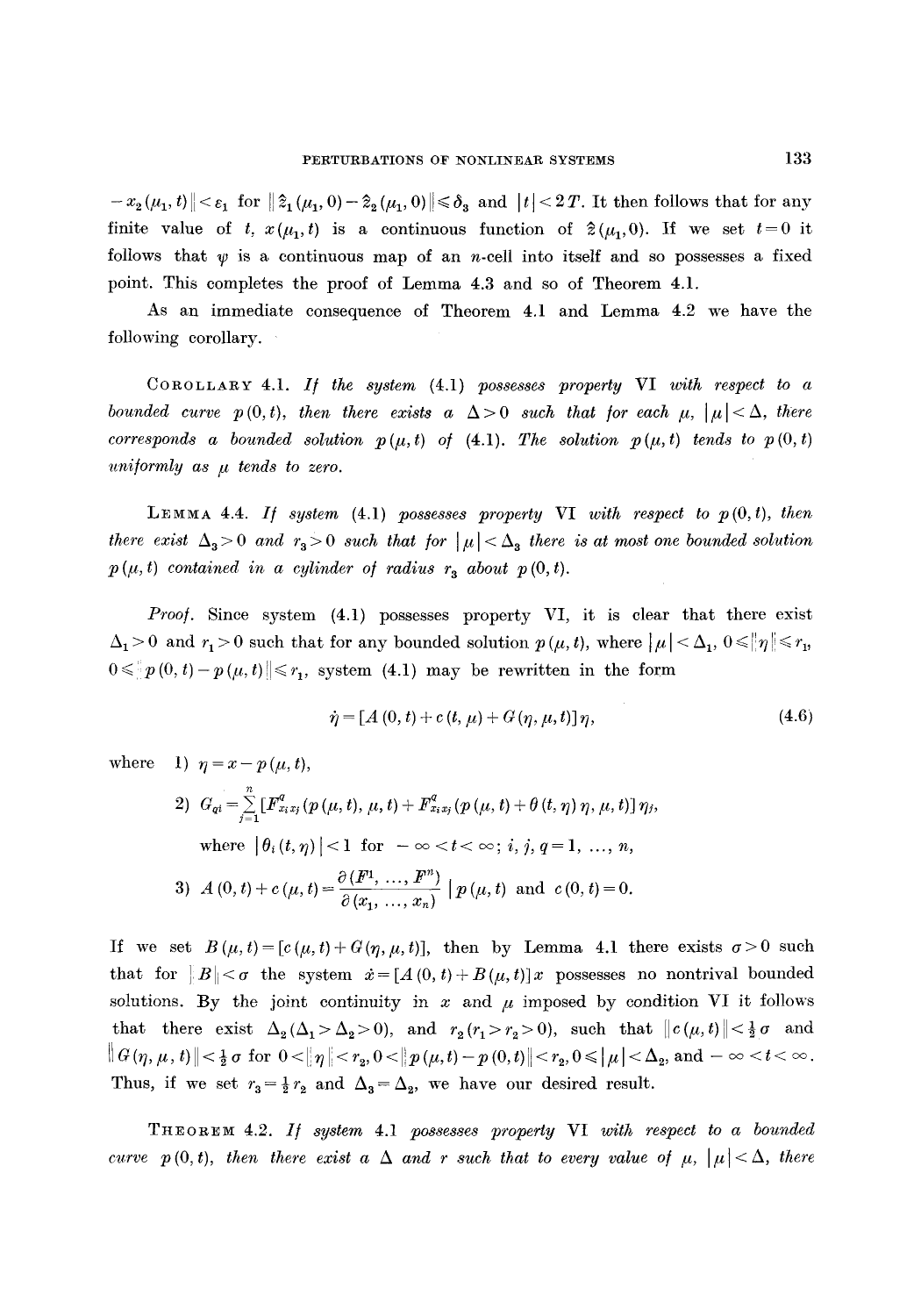$corresponds$  a unique bounded solution  $p(\mu, t)$  contained in the cylinder of radius r *about p (0, t).* 

*Proof.* In Corollary 4.1 we select  $\Delta_1$  so that for  $|\mu| < \Delta_1$  the  $p(\mu, t)$  there described are contained in a cylinder of radius  $r<sub>3</sub>$ , where  $r<sub>3</sub>$  is as described in Lemma 4.4. Then, if we set  $\Delta = \min (\Delta_1, \Delta_3)$  and  $r=r_3$ , the desired result follows.

#### **5. Almost Periodic Systems**

We consider the perturbation problem for the continuing of real almost periodic solutions of the real nonlinear differential system

$$
\dot{x} = F(x, \mu, t). \tag{5.1}
$$

It is assumed that for  $\mu=0$  system (5.1) possesses an almost periodic solution  $p(0,t)$ . It is further assumed that there exists  $p>0$  such that for  $\mu$  sufficiently small  $F(x, \mu, t)$  is almost periodic in t uniformly with respect to x in  $R(\gamma)$ , where  $R(\gamma) = \{x \mid \lim_{n \to \infty} ||x - p(0, t)|| \leq \gamma\}.$  Here the function  $F(x, \mu, t)$  for a fixed  $\mu$  is said to be almost periodic in t uniformly with respect to x in a set R if for any  $\varepsilon > 0$  there exists a relatively dense set  $S(\varepsilon)$  such that if  $x \in R$ ,  $\tau \in S$ , then  $\tau$  is an  $\varepsilon$  translation number of  $F(x, \mu, t)$ . In the future we shall say that  $F(x, \mu, t)$  is almost periodic for  $x \in R$ , or if the range of x is clear, we shall simply say  $F(x, \mu, t)$  is almost periodic. Our main result is that if system (5.1) also possesses property  $VI^*$  with respect to  $p(0, t)$ , then for  $\mu$  in a sufficiently small interval about  $\mu = 0$  there exists a one parameter family of almost periodic solutions  $p(\mu, t)$  which tend uniformly to  $p(0, t)$  as  $\mu$  tends to 0. In preparation for this result we first establish a number of elementary lemmas.

Let the function  $F(x, \mu, t, \tau)$  be defined by the equality  $F(x, \mu, t, \tau) = F(x, \mu, t + \tau)$ . We now assume that there exists  $\Delta > 0$  such that for any  $\mu$ ,  $|\mu| < \Delta$ ,  $F(x, \mu, t)$ is almost periodic for x in a compact set R, and  $F(x, \mu, t)$  is jointly continuous in x and  $\mu$  uniformly for  $-\infty < t < \infty$ ,  $x \in R$ ,  $|\mu| < \Delta$ . Then for any fixed  $\mu$ the set of all translates of the almost periodic function  $F(x, \mu, t)$  is clearly the set  $P = \{F(x, \mu, t, \tau) | -\infty < \tau < \infty\}$ . We now consider the closure P of P under the uniform norm (  $\lim_{n \to \infty} ||x(t)|| =$  uniform norm of  $x(t)$ ). P is called the closed hull of  $F(x, \mu, t)$ . It isclear that if  $F^*(x, \mu, t) \in \overline{P}$ , then  $F^*(x, \mu, t)$  is almost periodic; and there exists a sequence  $\{t_i\}$  of real numbers such that  $\lim_{i\to\infty} \left[\lim_{-\infty < t < \infty} \left|F(x,\mu,t,t_i) - F^*(x,\mu,t)\right|\right] = 0$  exists uniformly for  $x \in R$ .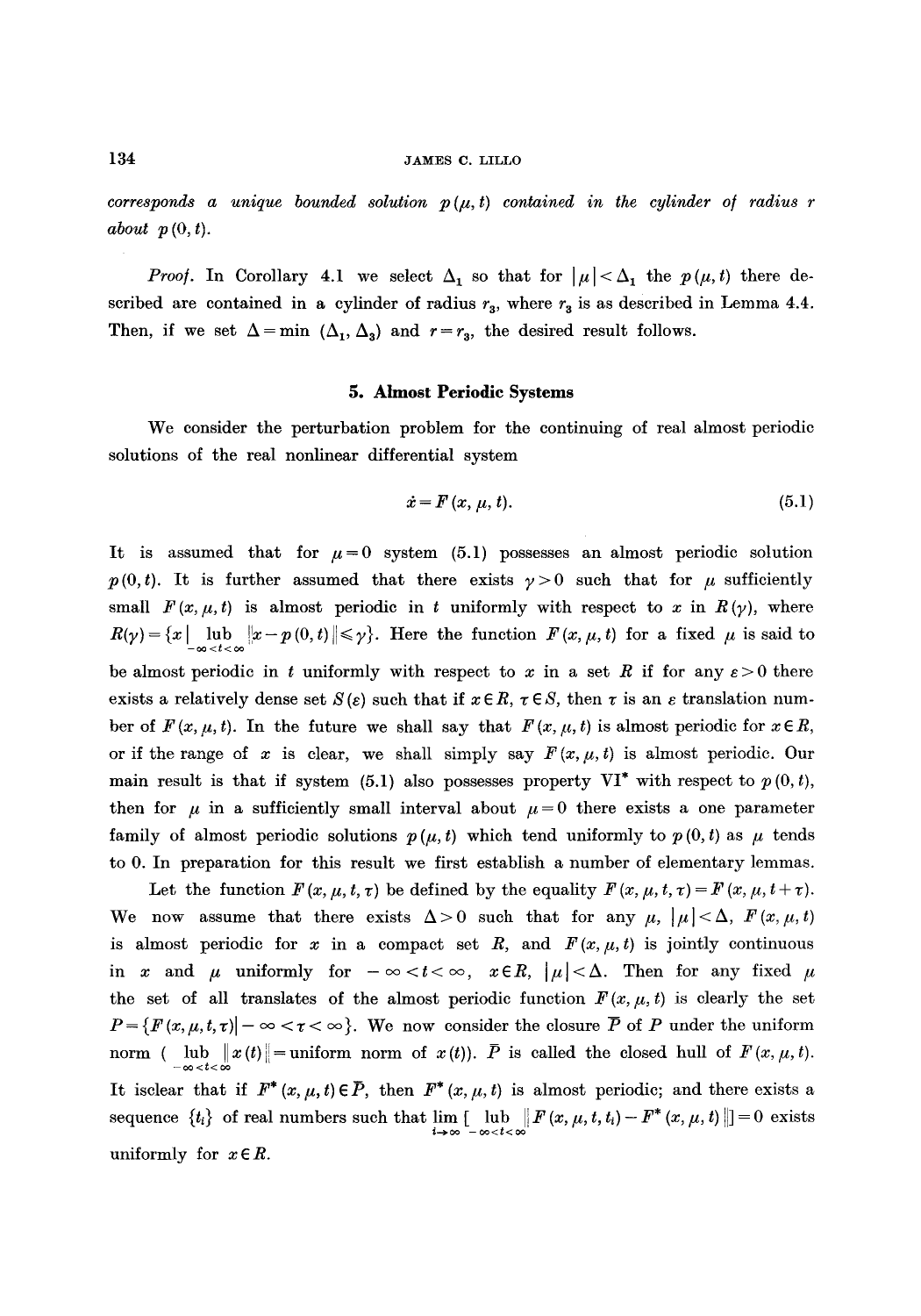LEMMA 5.1. Suppose that  $F(x, \mu, t)$  in system  $(5.1)$  for a fixed  $\mu$  is almost *periodic for*  $x \in R$ ,  $R = \{x \mid ||x|| \leq \sigma\}$ . Assume also that for any  $F^*(x, \mu, t)$  contained in *the hull of*  $F(x, \mu, t)$  *the system* 

$$
\dot{x} = F^* (x, \mu, t) \tag{5.1}^*
$$

possesses a unique bounded sulution  $p^*(\mu, t)$  such that  $||p^*(\mu, t)|| \leq \sigma$ . Then this solution *is almost periodic.* 

*Proof.* We establish that the family G of functions formed by  $p(\mu, t)$  and its translates is a normal family. If we set  $p(\mu, t, \tau) = p(\mu, t + \tau)$ , then  $G = \{p(\mu, t, \tau) | -\infty < \tau < \infty\}$ . Clearly  $G$  is an equicontinuous family, and it will suffice to show that for any sequence  $\{\tau_i\}$  of real numbers there exists a subsequence  $\{\tau_i^*\}$  such that the sequence  $\{p(\mu, t, \tau_i^*)\}$  converges uniformly on the real line. To do this one first picks a subsequence  $\{\tau_i^*\}$  of  $\{\tau_i\}$  in such a way that the sequence  $\{F(x, \mu, t, \tau_i^*)\}$ converges uniformly to a function  $F^*(x, \mu, t)$  which is again almost periodic for  $||x|| \leq \sigma$ . If the sequence  $\{p(\mu, t, \tau_j^*)\}$  does not converge uniformly, then system (5.1\*) can be shown to possess at least two distinct bounded solutions which are contained in the cylinder of radius  $\sigma$  about  $x=0$ . The proof of this fact follows by means of a well known argument due to Favard [3] and will not be repeated here. However, the existence of two bounded solutions in the cylinder of radius  $\sigma$  contradicts the hypothesis and the result follows. But if  $p(\mu, t)$  is almost periodic, then the limit function  $p^*(\mu, t)$  is also almost periodic and the proof of Lemma 5.1 is complete.

We next obtain two lemmas which will allow us to recast our problem for systems of the form (5.1) in a more manageable form.

LEMMA 5.2. If  $F(x, \mu, t)$  and  $p(0, t)$  are almost periodic for  $x \in R(\Delta)$  and  $F(x, \mu, t)$ *is continuous in x uniformly with respect to*  $x \in R(\Delta)$  *and*  $-\infty < t < \infty$ *, then*  $F(\eta + \|p(0, t), \mu, t)$  is almost periodic for  $\eta \in R$ ,  $R = \{\eta | \|\eta \| < \Delta\}.$ 

*Proof.* Let  $E(\gamma)$  denote the set of common y-translation numbers of  $F(x, \mu, t)$ and  $p(0, t)$ . By the uniform continuity of  $F(x, \mu, t)$  for any  $\varepsilon > 0$  there exists  $\sigma(\varepsilon)>0$  such that  $\|F(x_1,\mu,t)-F(x_2,\mu,t)\|<\varepsilon/2$  if  $\|x_1-x_2\|<\sigma$ .

Setting  $\gamma = \min(\varepsilon/2, \sigma(\varepsilon))$ , we have

$$
\begin{aligned} \left\|F\left(\eta+p\left(0,t\right),\mu,t\right)-F\left(\eta+p\left(0,t+\tau\right),\mu,t+\tau\right)\right\|\leqslant&\left\|F\left(\eta+p\left(0,t\right),\mu,t\right)-F\left(\eta+p\left(0,t\right),\mu,t+\tau\right)\right\|\\ &+\left\|F\left(\eta+p\left(0,t\right),\mu,t+\tau\right)-F\left(\eta+p\left(0,t+\tau\right),\mu,t+\tau\right)\right\|\leqslant\epsilon\left/2+\epsilon\left/2=\epsilon\right. \end{aligned}
$$

for any  $\tau \in E(\gamma)$ . Thus the set of  $\varepsilon$ -translation numbers of  $F(\eta + p(0, t), \mu, t)$  contains  $E(\gamma)$  and so is relatively dense. This completes the proof of Lemma 5.2.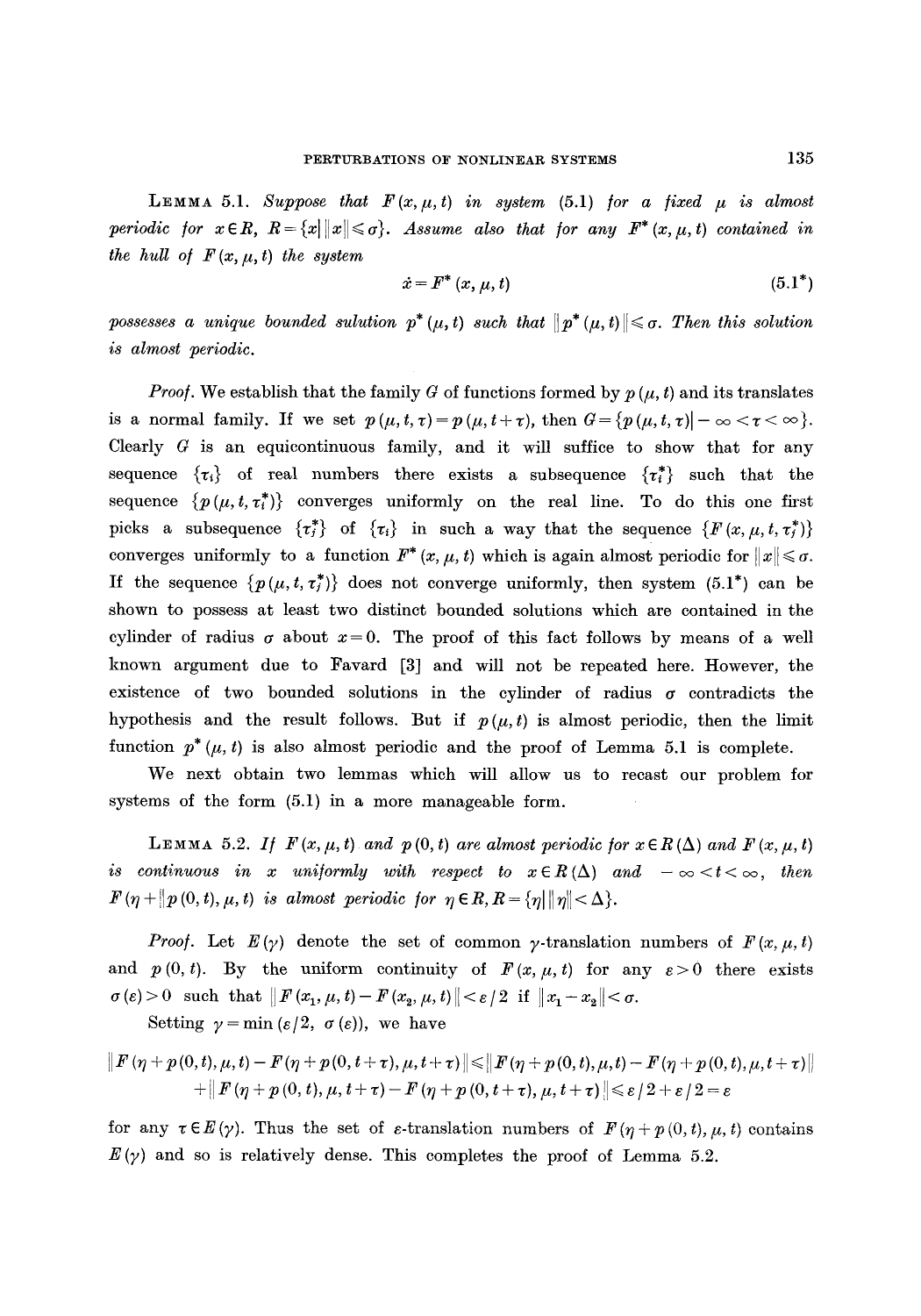LEMMA 5.3. If for a fixed  $\mu$  there exists  $\sigma > 0$  such that  $F(x, \mu, t)$  is almost *periodic for*  $||x-x_0|| < \sigma$  and  $F_{x_i}^q(x_0, \mu, t)$  is continuous in x uniformly for  $||x-x_0|| < \sigma$ and  $-\infty < t < \infty$ , then  $F_{x}^{q}(x_0, \mu, t)$  is almost periodic.

*Proof.* For any  $\Delta < \sigma$  we have

$$
[F^{q}(x_{0}+\hat{\Delta},\mu,t)-F^{q}(x_{0},\mu,t)]/\Delta=F_{xi}^{q}(x_{0}+\theta(t)\hat{\Delta},\mu,t),\theta(t)<1,
$$

where  $\hat{\Delta} = \Delta (\delta_{1i}, ..., \delta_{ni})^T$ . Since  $F^q(x_0 + \hat{\Delta}, \mu, t)$  and  $F^q(x_0, \mu, t)$  are almost periodic,  $F_{x_i}^q(x_0 + \theta(t)\Delta, \mu, t)$  is almost periodic. Thus  $\lim_{\Delta \to 0} F_{x_i}^q(x_0 + \theta(t)\Delta, \mu, t) = F_{x_i}^q(x_0, \mu, t)$  is the uniform limit of a sequence of almost periodic functions and so is almost periodic.

In preparation for the proof of Theorem 5.1 which follows we have the following definitions.

DEFINITION 5.1. For  $A, B \in M_n$  we say  $A \approx B$  in case there exists a matrix P with P,  $P^{-1}$ , and  $\dot{P} \in M_n$ ,  $\dot{P}$  uniformly continuous and  $-P^{-1}[\dot{P}-AP]=B$  for  $-\infty < t < \infty$ .

DEFINITION 5.2. *System* 5.1 *is said to satis/y condition* VI\* *i/ it satis/ie8 condition VI with*  $\sim$  *replaced by*  $\approx$ *.* 

In light of the preceeding lemmas we note that if for  $x \in R(\gamma)$  the function  $F(x, \mu, t)$  is almost periodic and possesses second order partial derivatives with respect to x which are jointly continuous in x and  $\mu$ , uniformly for  $-\infty < t < \infty$ , then the problem described at the beginning of this section for system (5.1) may be reduced to an equivalent problem for systems of the form (5.2) below. This is accomplished first by the change of variable  $\eta = x - p(0, t)$  and then by developing  $F(x, \mu, t)$  in a Taylor series about  $\eta = 0$  to obtain the system

$$
\dot{\eta} = F(p(0, t), \mu, t) - F(p(0, t), 0, t) + [A(\mu, t) + \mathfrak{F}(\eta, \mu, t)] \eta, \tag{5.2}
$$

where  $F(p(0, t), \mu, t)$ ,  $A(\mu, t)$  are almost periodic and  $\mathfrak{F}(\eta, \mu, t)$  is almost periodic for  $\eta < \gamma$ . Here  $A(\mu, t)$  and  $\mathfrak{F}(\eta, \mu, t)$  are as defined in definition 4.2. If we further assume that system (5.1) possesses property  $VI^*$  with respect to  $p(0, t)$ , then there exists a bounded transformation  $T(t)$  which reduces system (5.2) to

$$
\dot{z} = f(t, \mu) + [D + \sigma(\mu, t)]z + c(z, \mu, t)z \tag{5.3}
$$

 $\bar{\omega}$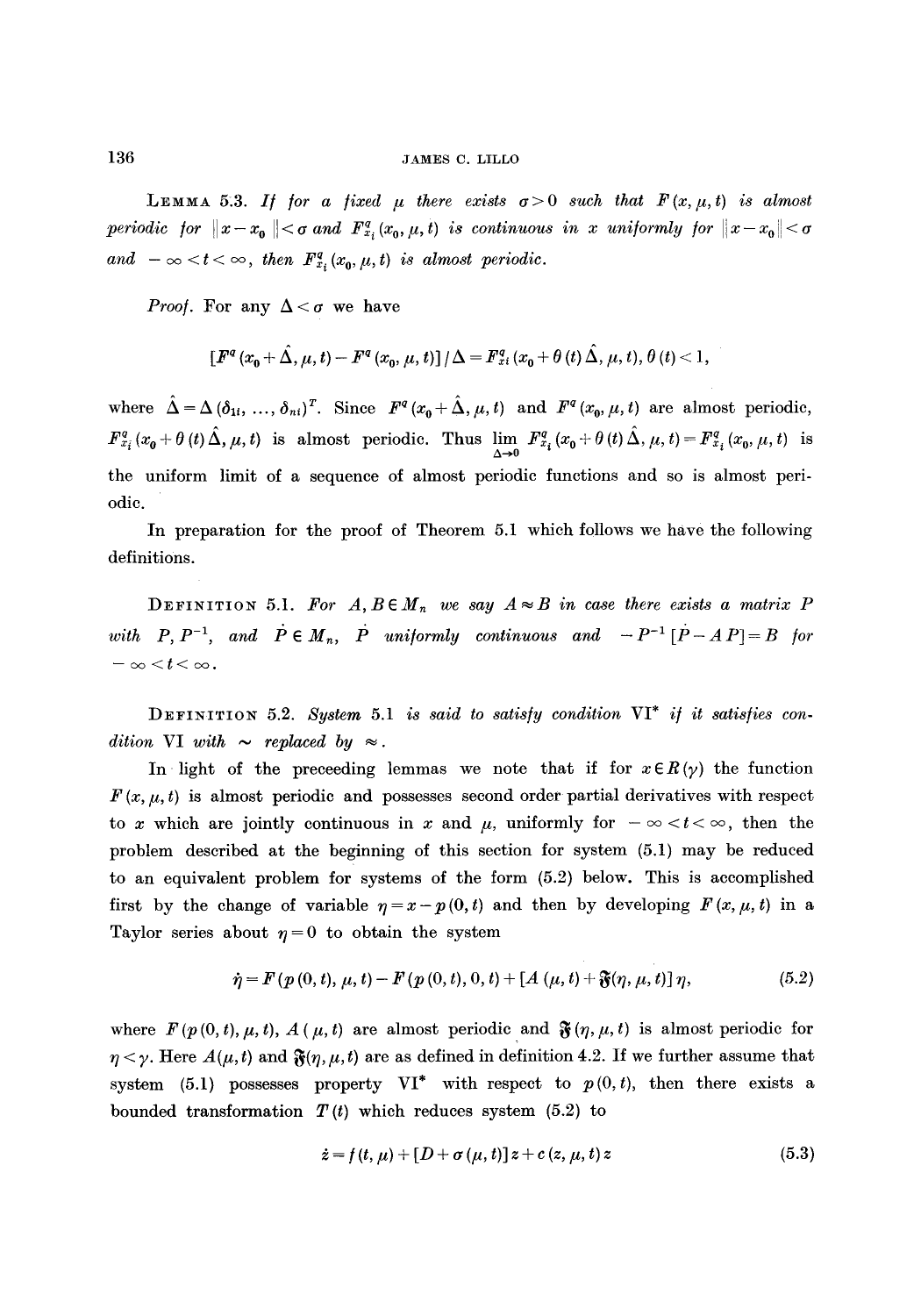which is of the same form as (4.3) and satisfies the same restrictions. Thus by Theorem 4.2 there exist  $\Delta > 0$ ,  $r > 0$  such that for every  $\mu$  in the interval  $(-\Delta, \Delta)$ there corresponds a unique bounded solution  $\eta(\mu, t)$  of (5.2) which is contained in the cylinder of radius r about  $\eta = 0$ . We next observe that for any system

$$
\dot{\eta} = F(p(0, t + t_i), \mu, t + t_i) - F(p(0, t + t_i), 0, t + t_i) + [A(\mu, t + t_i), + \mathfrak{F}(\eta, \mu, t + t_i)] \eta
$$
\n(5.2 i)

the transformation  $T(t + t_i)$  reduces system (5.2i) to one of the form

$$
\dot{z} = f(t + t_i, \mu) + [D + \sigma(\mu, t + t_i)] z + c(z, \mu, t + t_i) z \tag{5.3 i}
$$

which again satisfies exactly the same restrictions as (5.3). Thus we have that for any  $\mu \in (-\Delta, \Delta)$  there corresponds a unique bounded solution  $p(\mu, t+t_i)$  of (5.2i) which is contained in the cylinder of radius r about  $z=0$ . Thus in order that the hypothesis of Lemma 5.1 be satisfied it remains only to establish that any system  $\{(5.2^*)\}$  which is the uniform limit of a sequence of systems  $\{(5.2^*)\}$  associated with a given sequence  $\{t_i\}$  possesses for  $\mu \in (-\Delta, \Delta)$  a unique bounded solution  $p^*(\mu, t)$ which is contained in the cylinder of radius r about  $\eta = 0$ . Since  $T(t)$ ,  $T^{-1}(t)$ , and  $T \in M_n$  and  $T$  is uniformly continuous for  $-\infty < t < \infty$ , it is clear that for any sequence  $\{T(t+t_i)\}$  we can choose a subsequence  $\{T(t+t_j)\}$  which converges uniformly on all finite intervals to  $T^*(t)$  where  $T^*(t)$ ,  $T^{*-1}(t)$  and  $\dot{T}^*(t) \in M_n$ . It is further noted that  $T^*(t)$  reduces system  $(5.2^*)$  to a system of the form  $(5.3^*)$ , where the functions  $f^*(\mu, t)$ ,  $\sigma^*(\mu, t)$ , and  $c^*(z, \mu, t)$  satisfy exactly the same conditions as the functions  $f(\mu, t)$ ,  $\sigma(\mu, t)$  and  $c(z, \mu, t)$  in system (5.3). Thus system (5.2<sup>\*</sup>) possesses for  $\mu$  in  $(-\Delta, \Delta)$  a unique bounded solution  $p^*(\mu, t)$  which is contained in the cylinder of radius r about  $\eta = 0$ . It then follows by Lemma 5.1 that the bounded solution  $p(\mu, t)$  of (5.2) is almost periodic. Using the equivalence of systems (5.1) and (5.2) we have established our desired result. We now collect the conditions imposed on system (5.1) and the results obtained in Definition 5.3 and Theorem 5.1 below.

DEFINITION 5.3. *System* (5.1) *is said to possess property* VII *with respect to p (0, t) i/* 

- 1) for  $\mu = 0$ ,  $p(0, t)$  is an almost periodic solution of system (5.1),
- 2) there exist  $\Delta > 0$ ,  $\gamma > 0$ , such that for any  $\mu$ ,  $|\mu| < \Delta$ ,  $F(x, \mu, t)$  is almost peri*odic in t uniformly with respect to x in*  $R(\gamma)$ *,*
- 3) *system* (5.1) *possesses property*  $VI^*$  *with respect to p(0,t).*